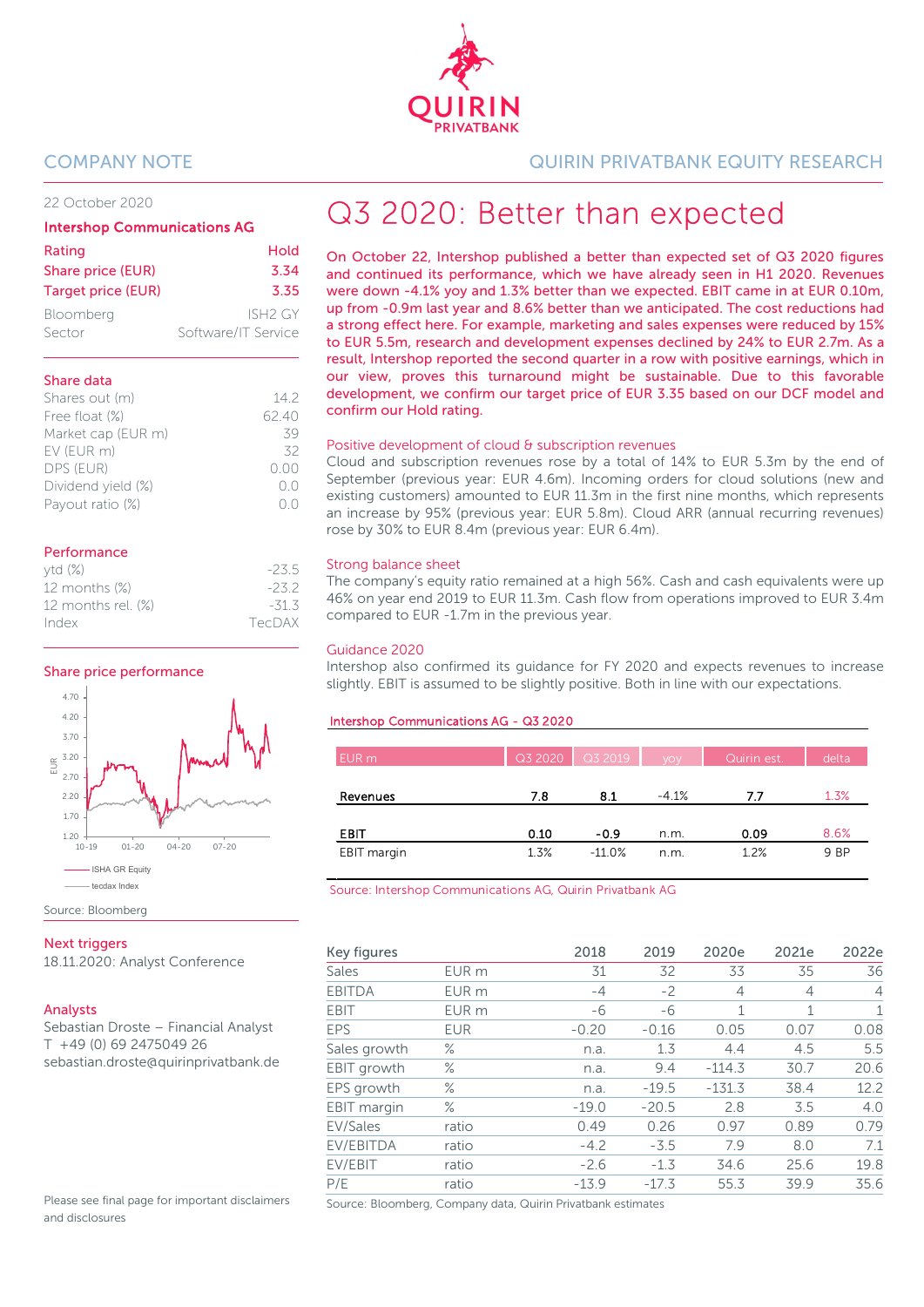# Profit & loss statement

| Profit & loss statement (EUR m) | 2018     | <b>YOY</b> | 2019     | <b>YOY</b> | 2020e   | <b>YOY</b> | 2021e   | <b>YOY</b> | 2022e   | <b>YOY</b> |
|---------------------------------|----------|------------|----------|------------|---------|------------|---------|------------|---------|------------|
| Sales                           | 31.2     | n.a.       | 31.6     | 1.3%       | 33.0    | 4.4%       | 34.5    | 4.5%       | 36.4    | 5.5 %      |
| Cost of sales                   | $-19.3$  |            | $-20.6$  |            | $-21.5$ |            | $-22.4$ |            | $-23.7$ |            |
| Gross profit                    | 11.9     |            | 11.1     |            | 11.5    |            | 12.1    |            | 12.7    |            |
| Selling expenses                | $-9.6$   |            | $-8.8$   |            | $-6.9$  |            | $-7.2$  |            | $-7.6$  |            |
| General administrative expenses | $-3.5$   |            | $-3.4$   |            | $-2.3$  |            | $-2.4$  |            | $-2.5$  |            |
| Research and development costs  | $-4.7$   |            | $-4.6$   |            | $-3.6$  |            | $-3.8$  |            | $-4.0$  |            |
| Other operating income          | 0.2      |            | 0.3      |            | 2.9     |            | 3.3     |            | 3.6     |            |
| Other operating expenses        | $-0.2$   |            | $-1.1$   |            | $-0.7$  |            | $-0.7$  |            | $-0.7$  |            |
| <b>EBITDA</b>                   | $-3.7$   | n.a.       | $-2.3$   | $-37.3%$   | 4.1     | $-275.0%$  | 3.9     | $-4.9%$    | 4.1     | 4.8%       |
| EBITDA margin (%)               | $-11.87$ |            | $-7.35$  |            | 12.32   |            | 11.21   |            | 11.13   |            |
| EBIT                            | $-5.9$   | n.a.       | $-6.5$   | 9.4%       | 0.9     | $-114.3%$  | 1.2     | 30.7%      | 1.5     | 20.6%      |
| EBIT margin (%)                 | $-18.96$ |            | $-20.46$ |            | 2.80    |            | 3.50    |            | 4.00    |            |
| Net interest                    | $-0.1$   |            | $-0.2$   |            | $-0.1$  |            | $-0.1$  |            | $-0.1$  |            |
| Income from Participations      | n.a.     |            | n.a.     |            | n.a.    |            | n.a.    |            | n.a.    |            |
| Net financial result            | $-0.1$   |            | $-0.2$   |            | $-0.1$  |            | $-0.1$  |            | $-0.1$  |            |
| Exceptional items               | 0.0      |            | 0.0      |            | 0.0     |            | 0.0     |            | 0.0     |            |
| Pretax profit                   | $-6.1$   | n.a.       | $-6.6$   | 9.4%       | 0.9     | $-112.8%$  | 1.1     | 33.7%      | 1.4     | 22.1%      |
| Pretax margin (%)               | $-19.43$ |            | $-20.97$ |            | 2.58    |            | 3.30    |            | 3.81    |            |
| Taxes                           | $-0.7$   |            | $-0.1$   |            | $-0.1$  |            | $-0.1$  |            | $-0.3$  |            |
| Tax rate (%)                    | $-11.24$ |            | $-2.17$  |            | 16.00   |            | 13.00   |            | 20.00   |            |
| Earnings after taxes            | $-5.4$   |            | $-6.5$   |            | 1.0     |            | 1.3     |            | 1.7     |            |
| Minorities                      | n.a.     |            | n.a.     |            | n.a.    |            | n.a.    |            | n.a.    |            |
| Group attributable income       | $-6.8$   | n.a.       | $-6.6$   | $-2.2%$    | 0.7     | $-110.8%$  | 1.0     | 38.4%      | 1.1     | 12.2 %     |
| No. of shares (m)               | 34.9     |            | 42.6     |            | 14.2    |            | 14.2    |            | 14.2    |            |
| Earnings per share (EUR)        | $-0.20$  | n.a.       | $-0.16$  | $-19.5%$   | 0.05    | $-131.3%$  | 0.07    | 38.4%      | 0.08    | 12.2 %     |
|                                 |          |            |          |            |         |            |         |            |         |            |

Source: Company data, Quirin Privatbank estimates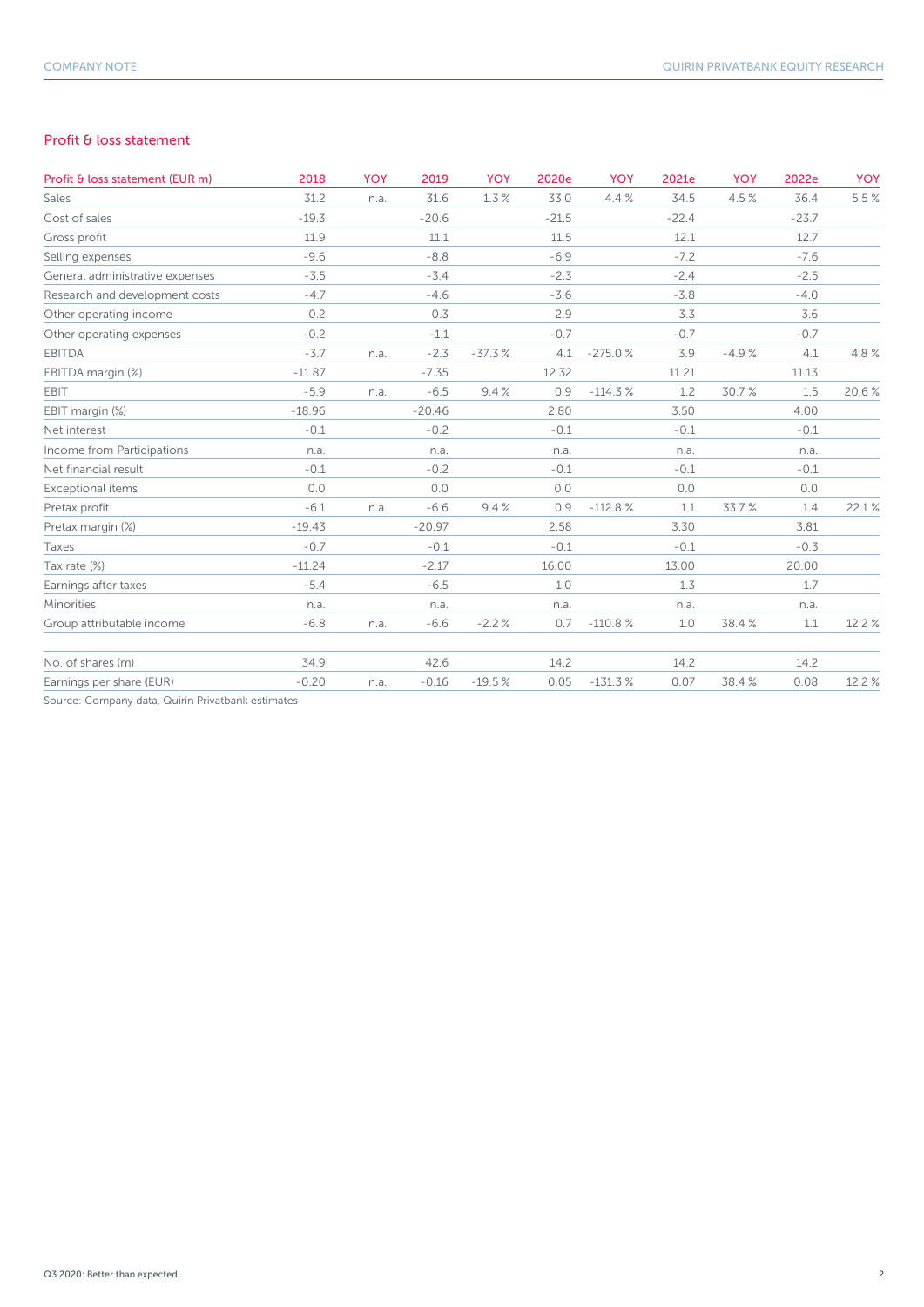# Balance sheet

| Balance sheet (EUR m)                 | 2018    | <b>YOY</b> | 2019    | <b>YOY</b> | 2020e | <b>YOY</b> | 2021e | YOY  | 2022e | YOY   |
|---------------------------------------|---------|------------|---------|------------|-------|------------|-------|------|-------|-------|
| Assets                                |         |            |         |            |       |            |       |      |       |       |
| Cash and cash equivalents             | 7.2     |            | 7.7     |            | 9.1   |            | 10.2  |      | 12.2  |       |
| Accounts receivables                  | 4.0     |            | 5.5     |            | 5.8   |            | 6.0   |      | 6.4   |       |
| Inventories                           | 1.1     |            | 1.4     |            | 1.4   |            | 1.5   |      | 1.6   |       |
| Total current assets                  | 12.3    | n.a.       | 14.6    | 18.8%      | 16.3  | 11.4 %     | 17.7  | 8.5% | 20.1  | 13.7% |
| Fixed assets                          | 0.7     |            | 0.6     |            | 0.1   |            | 0.2   |      | 0.5   |       |
| Goodwill                              | 4.5     |            | 4.5     |            | 4.5   |            | 4.5   |      | 4.5   |       |
| Other intangible assets               | 5.1     |            | 5.4     |            | 5.4   |            | 5.4   |      | 5.4   |       |
| Deferred taxes                        | 0.1     |            | 0.1     |            | 0.1   |            | 0.1   |      | 0.1   |       |
| Other fixed assets                    | 0.0     |            | 2.4     |            | 2.4   |            | 2.4   |      | 2.4   |       |
| <b>Total fixed assets</b>             | 10.4    | n.a.       | 13.0    | 25.7%      | 12.5  | $-3.9%$    | 12.6  | 0.8% | 12.9  | 2.5%  |
| <b>Total assets</b>                   | 22.7    | n.a.       | 27.6    | 21.9%      | 28.8  | 4.2%       | 30.3  | 5.1% | 33.0  | 9.0%  |
| Equity & Liabilities                  |         |            |         |            |       |            |       |      |       |       |
| Subscribed capital                    | 34.9    |            | 42.6    |            | 14.2  |            | 14.2  |      | 14.2  |       |
| Reserves & other                      | 9.7     |            | 1.1     |            | 1.1   |            | 1.1   |      | 1.1   |       |
| Revenue reserves                      | $-30.9$ |            | $-27.9$ |            | 1.2   |            | 2.2   |      | 4.3   |       |
| Accumulated other comprehensive       | 0.0     |            | 0.0     |            | 0.0   |            | 0.0   |      | 0.0   |       |
| Shareholder's equity                  | 13.6    | n.a.       | 15.7    | 15.3%      | 16.4  | 4.5%       | 17.4  | 6.0% | 19.5  | 12.1% |
| Shareholder's equity incl. minorities | 13.6    | n.a.       | 15.7    | 15.3%      | 16.4  | 4.5%       | 17.4  | 6.0% | 19.5  | 12.1% |
| Long-term liabilities                 |         |            |         |            |       |            |       |      |       |       |
| <b>Financial liabilities</b>          | 3.0     |            | 1.6     |            | 1.6   |            | 1.6   |      | 1.6   |       |
| Tax liabilities                       | 0.2     |            | 0.1     |            | 0.1   |            | 0.1   |      | 0.1   |       |
| Other liabilities                     | 0.1     |            | 0.2     |            | 0.2   |            | 0.2   |      | 0.2   |       |
| Total long-term debt                  | 3.4     | n.a.       | 1.8     | $-46.8%$   | 1.8   | 0.6%       | 1.8   | 0.7% | 1.9   | 0.9%  |
| Short-term debt                       |         |            |         |            |       |            |       |      |       |       |
| Other provisions                      | 0.3     |            | 0.4     |            | 0.4   |            | 0.5   |      | 0.5   |       |
| Trade payables                        | 1.5     |            | 1.7     |            | 1.7   |            | 1.8   |      | 1.9   |       |
| Other liabilities                     | 2.3     |            | 4.7     |            | 4.9   |            | 5.2   |      | 5.4   |       |
| Total short-term debt                 | 4.1     | n.a.       | 6.8     | 67.1%      | 7.1   | 4.4 %      | 7.4   | 4.5% | 7.8   | 5.5%  |
| Total equity & liabilities            | 22.7    | n.a.       | 27.6    | 21.9%      | 28.8  | 4.2%       | 30.3  | 5.1% | 33.0  | 9.0%  |
|                                       |         |            |         |            |       |            |       |      |       |       |

Source: Company data, Quirin Privatbank estimates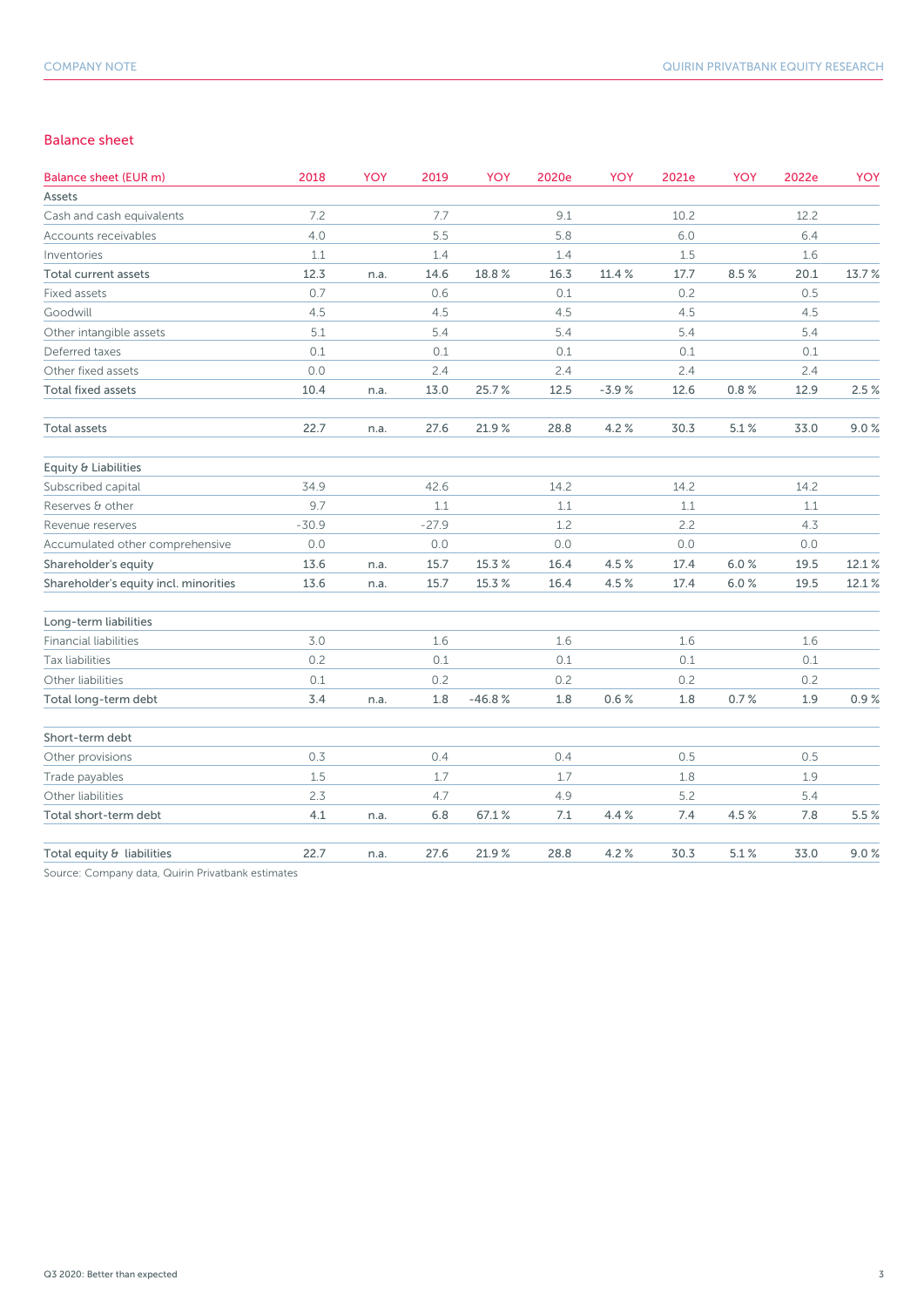# Financial key ratios

| <b>Key ratios</b>          | 2018    | 2019    | 2020e    | 2021e   | 2022e   |
|----------------------------|---------|---------|----------|---------|---------|
| Per share data (EUR)       |         |         |          |         |         |
| EPS                        | $-0.20$ | $-0.16$ | 0.05     | 0.07    | 0.08    |
| Book value per share       | 0.4     | 0.4     | 1.2      | 1.2     | 1.4     |
| Free cash flow per share   | 0.1     | 0.1     | 0.1      | 0.0     | $0.0$   |
| Valuation ratios           |         |         |          |         |         |
| EV/Sales                   | 0.49    | 0.26    | 0.97     | 0.89    | 0.79    |
| EV/EBITDA                  | $-4.2$  | $-3.5$  | 7.9      | 8.0     | 7.1     |
| EV/EBIT                    | $-2.6$  | $-1.3$  | 34.6     | 25.6    | 19.8    |
| P/E                        | $-13.9$ | $-17.3$ | 55.3     | 39.9    | 35.6    |
| P/B                        | 0.4     | 0.4     | 1.2      | 1.2     | 1.4     |
| Growth                     |         |         |          |         |         |
| Sales growth (%)           | n.a.    | 1.3     | 4.4      | 4.5     | 5.5     |
| EBITDA growth (%)          | n.a.    | $-37.3$ | $-275.0$ | $-4.9$  | 4.8     |
| EBIT growth (%)            | n.a.    | 9.4     | $-114.3$ | 30.7    | 20.6    |
| EPS growth (%)             | n.a.    | $-19.5$ | $-131.3$ | 38.4    | 12.2    |
| Profitability ratios       |         |         |          |         |         |
| EBITDA margin (%)          | $-11.9$ | $-7.3$  | 12.3     | 11.2    | 11.1    |
| EBIT margin (%)            | $-19.0$ | $-20.5$ | 2.8      | 3.5     | 4.0     |
| Net margin (%)             | $-21.7$ | $-21.0$ | 2.2      | 2.9     | 3.0     |
| <b>Financial ratios</b>    |         |         |          |         |         |
| Total equity (EUR m)       | 13.6    | 15.7    | 16.4     | 17.4    | 19.5    |
| Equity ratio (%)           | 60.2    | 56.9    | 57.1     | 57.6    | 59.2    |
| Net financial debt (EUR m) | $-4.2$  | $-6.2$  | $-7.5$   | $-8.6$  | $-10.6$ |
| Net debt/Equity            | 0.6     | 0.6     | 0.6      | 0.6     | 0.6     |
| Interest cover             | 37.4    | 36.8    | $-10.3$  | $-13.5$ | $-16.3$ |
| Net debt/EBITDA            | 1.1     | 2.7     | $-1.9$   | $-2.2$  | $-2.6$  |
| Payout ratio (%)           | 0.0     | 0.0     | 0.0      | $0.0\,$ | 0.0     |
| Working Capital (EUR m)    | 1.8     | 1.9     | 2.0      | 2.1     | 2.2     |
| Working capital/Sales      | 0.06    | 0.06    | 0.06     | 0.06    | 0.06    |

Source: Company data, Quirin Privatbank estimates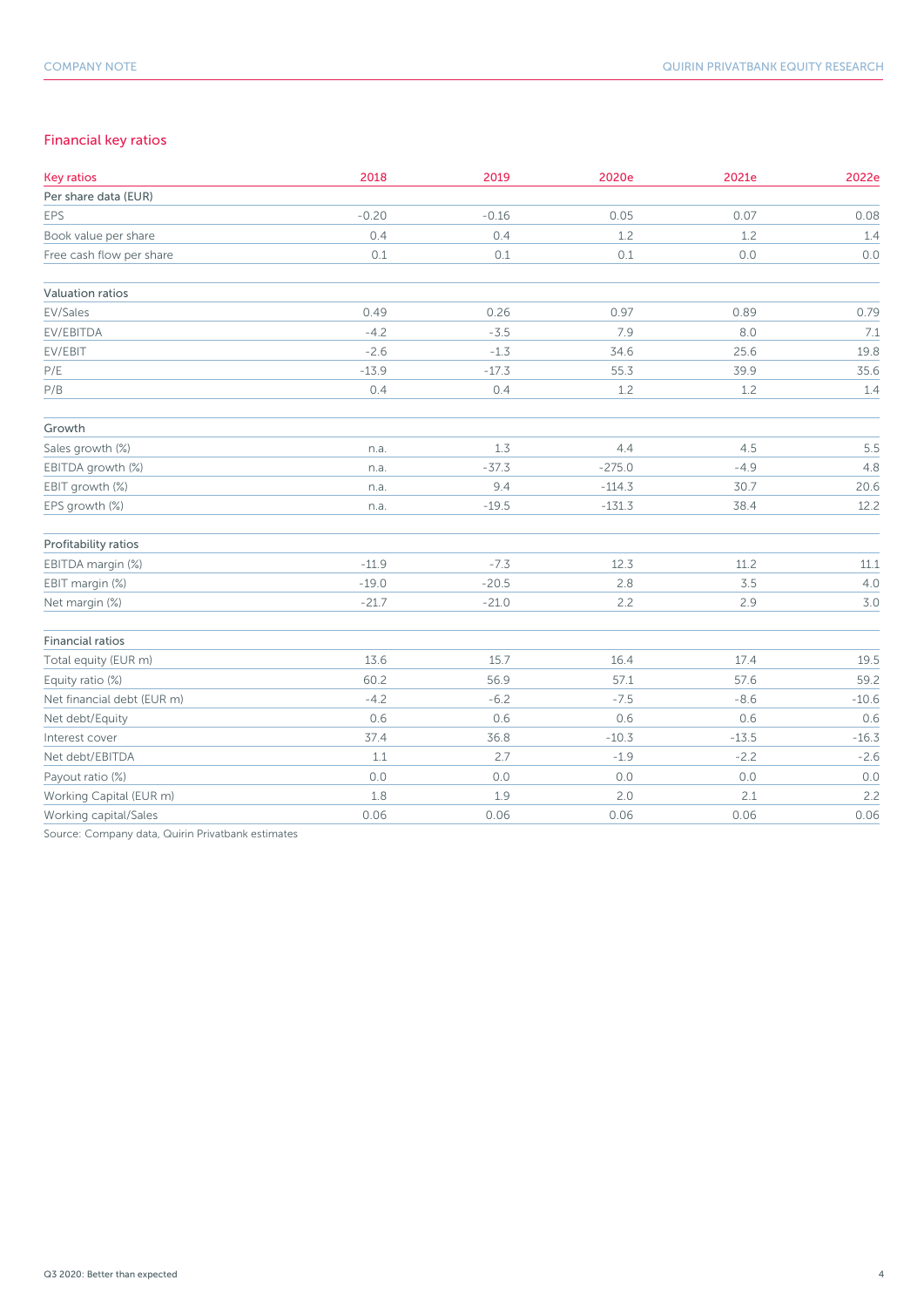# Legal Disclaimer

This report was completed 22/10/2020 16:22 CEST (Delegierte Verordnung 2016/958, Artikel 3 Absatz 1e)

This document has been prepared by Quirin Privatbank AG (hereinafter referred to as "the Bank"). This document does not claim completeness regarding all the information on the stocks, stock markets or developments referred to in it. On no account should the document be regarded as a substitute for the recipient procuring information for himself/herself or exercising his/her own judgments.

The document has been produced for information purposes for institutional clients or market professionals. Private customers, into whose possession this document comes, should discuss possible investment decisions with their customer service officer as differing views and opinions may exist with regard to the stocks referred to in this document.

This document is not a solicitation or an offer to buy or sell the mentioned stock.

The document may include certain descriptions, statements, estimates, and conclusions underlining potential market and company development. These reflect assumptions, which may turn out to be incorrect. The Bank and/or its employees accept no liability whatsoever for any direct or consequential loss or damages of any kind arising out of the use of this document or any part of its content.

Any forecasts or price targets shown for companies discussed in this document may not be achieved due to multiple risk factors including without limitation market volatility, sector volatility, corporate actions, the unavailability of complete and accurate information. For investments in foreign markets and instruments there are further risks, generally based on changes in economic and political environment, changes in financial conditions of the relevant company, on exchange rate changes, etc.

The Bank and/or its employees may hold, buy or sell positions in any securities mentioned in this document, derivatives thereon or related financial products. The Bank and/or its employees may underwrite issues for any securities mentioned in this document, derivatives thereon or related financial products or seek to perform capital market or underwriting services.

The Bank reserves all the rights in this document.

The preparation of this document is subject to regulation by German Law.

Remarks regarding to U.K. clients: Distribution of this material in the U.K.is governed by the FSA Rules. This Report is intended only for distribution to Professional Clients or Eligible Counterparties (as defined under the rules of the FSA) and is not directed at Retail Clients (as defined under the rules of the FSA).

# Disclosures in respect of section 85 of the German Securities Trading Act, the market abuse regulation and the Commission Delegated Regulation (EU) 2016/958

Section 85 of the German Securities Trading Act in combination with the European regulations requires an enterprise preparing a securities analyses to point possible conflicts of interest with respect to the company that is the subject of the analyses. Catalogue of potential conflicts of interest:

- 1. The Bank and/or its affiliate(s) own a net long or short position exceeding the threshold of 0,5% of the total issued share capital of the company that is the subject of the Research Document, calculated in accordance with Article 3 of regulation (EU) No 236/2012 and with Chapter III and IV of Commission Delegated Regulation (EU) No 918/2012
- 2. The company that is the subject of the Research Document owns 5% or more in the total issued share capital of the Bank and/or its affiliate(s)
- 3. The Bank and/or its affiliate(s) was Lead Manager or Co-Lead Manager over the previous 12 months of a public offering of analyzed company
- 4. The Bank and/or its affiliate(s) act as Market Maker or Designated Sponsor for the analyzed company
- 5. The Bank and/or its affiliate(s) over the previous 12 months has been providing investment banking services for the analyzed company for which a compensation has been or will be paid
- 6. The responsible analyst named in this report disclosed a draft of the analysis set forth in this Research Document to the company that is the subject of this Research Document for fact reviewing purposes and changes were made to this Research Document before publication
- 7. The Bank and/or its affiliate(s) effected an agreement with the analyzed company for the preparation of the financial analysis
- 8. The Bank and/or its affiliate(s) holds a trading position in shares of the analyzed company
- 9. The Bank and/or its affiliate(s) has other important financial interests in relation to the analyzed company

In relation to the security or financial instrument discussed in this analyses the following possible conflict of interest exists: (7)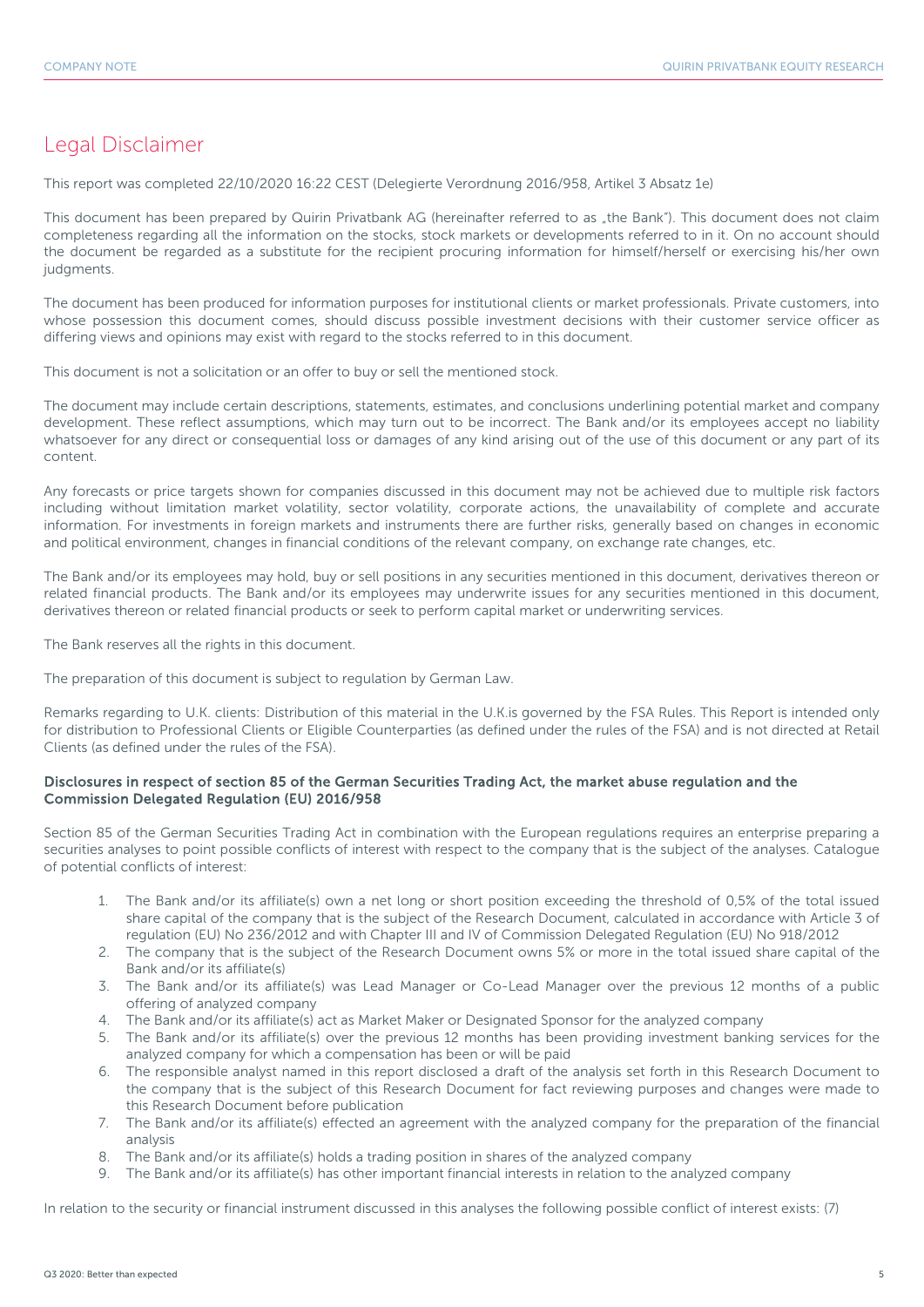The Bank have set up effective organizational administrative arrangements to prevent and avoid possible conflicts of interest and, where applicable, to disclose them. The Quirin research analysts involved in issuing research reports operate independently of Quirin Investment Banking business. Information barriers and procedures are in place between the research analysts and staff involved in securities trading for the account of Quirin or clients to ensure the price sensitive information is treated according to applicable laws and regulations.

The valuation underlying the rating of the company analyzed in this report is based on generally accepted and widely used methods of fundamental valuation, such as the DCF model, Free Cash Flow Value Potential, peer group comparison and – where applicable – a sum-of-the-parts model.

We do not commit ourselves in advance to whether and in which intervals an update is made. The document and the recommendation and the estimations contained therein are not linked – whether directly or indirectly – to the compensation of the analyst responsible for the document.

All share prices given in this equity analysis are closing prices from the last trading day before the publication date stated, unless another point in time is explicitly stated.

The rating in this report are based on the analyst´s expectation of the absolute change in stock price over a period of 6 to 12 months and reflect the analyst´s view of the potential for change in stock price as a percentage. The BUY and SELL ratings reflect the analyst´s expected high change in the value of the stock.

The levels of change expressed in each rating categories are:

 $BUY > +10%$ 

 $HOLD \le -10\%$  and  $\le +10\%$ 

 $SFII > -10%$ 

# Analyst certification

Sebastian Droste, financial analyst, hereby certifies that all of the views expressed in this report accurately reflect my personal views about any and all of the subject securities or issuers discussed herein. In addition, I hereby certify that no part of my compensation was, is, or will be, directly or indirectly related to the specific recommendations or views expressed in this research report, nor is it tied to any specific investment banking transaction performed by the Bank or its affiliates.

# Price and Rating History (last 12 months)

| Date       | Price target-EUR | Rating      | Initiation |
|------------|------------------|-------------|------------|
| 22 10 2020 | 3.35             | <b>Hold</b> |            |
| 27 07 2020 | 335              | <b>Hold</b> |            |
| 19.02.2020 | 242              | <b>Hold</b> |            |
| 08.11.2019 | 0.80             | <b>Hold</b> | 11 12 2018 |

Bank distribution of ratings and in proportion to investment banking services can be found on the internet at the following address:

### https://www.quirinprivatbank.de/kapitalmarktgeschaeft/institutionelles-research

Bank disclosures, conflict of interest on complete list of financial analysis on the last 12 month can be found on the internet at the following address:

#### https://research.quirinprivatbank.de/content/disclosures

#### Competent supervisory authority

Bundesanstalt für Finanzdienstleistungsaufsicht - BaFin – (Federal Financial Supervisory Authority), Graurheindorfer Str. 108 , 53117 Bonn

Contact Quirin Privatbank AG Frankfurt am Main Schillerhaus / Schillerstraße 20 / 60313 Frankfurt am Main

Management Board: Karl Matthäus Schmidt • Johannes Eismann •